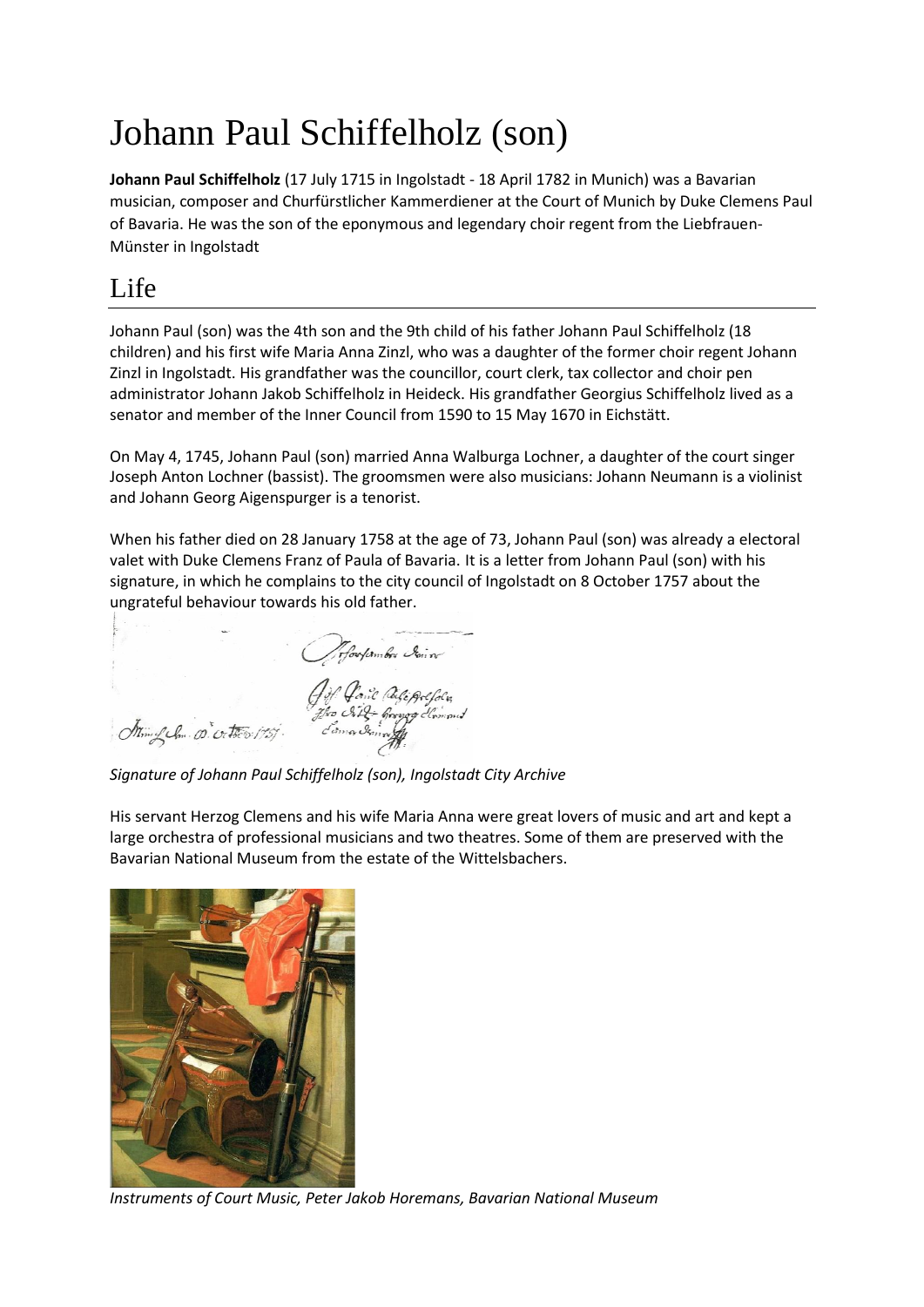In 1763, the then seven-year-old Wolfgang Amadeus Mozart was allowed to play to the music-loving Duke on 14 and 15 June. Probably in the summer residence, the then Clemens-Castle outside the city wall, where today the Palace of Justice stands. Since one of the tasks of a valet was the supervision and care of the ducal private chambers, he was in a close relationship with his master. It is therefore possible that Johann Paul (son) met the young Mozart.



*Bavarian and Saxon Electoral Family, Peter Jakob Horemans, Nymphenburg Castle*

Between 1756 and 1770, there are 5 births of Johann Paul (son) in the baptismal matriculation of St. Peter in Munich. The whereabouts of the children have not yet been researched.

An important colleague and saviour of Bavarian unity was André Andrée (\*1737 in Rieden am Staffelsee, buried 1807 in Seehausen), who came to the Munich court in 1759 as clavicenist and later as chamber servant, court chamber councillor and chamber counting master with Duchess Maria Anna of Bavaria and as a member of the Illuminati made a picture book career. In 1772 he was knighted and in 1780 married the widow Duchess Marie Anna of Bavaria. As head of the Bavarian Patriotic Party, Maria Anna, together with the Prussian Elector Frederick the Great, was responsible for the fact that Elector Karl Theodor could not exchange Bavaria for Belgium to Austria at that time.

With the death of Duke Clemens on 6 August 1770, who was a grandchild of Elector Max Emanuels. In 1770, Johann Paul (son) was one of three chamber servants of Duke Clemens and was responsible for the written record of the Duke's remains after his death. With the death of Elector Max Joseph III in 1777, the Alt-Wittelsbacher died out, so that the Mannheim Elector Karl Theodor came to Munich in 1778. An important colleague and saviour of Bavarian unity was André Andrée (\*1737 in Rieden am Staffelsee - 1807 Seehausen), who came to the Munich court in 1759 as clavicenist and later as chamber servant, court chamber councillor and chamber counting master with Duchess ...

A nephew of Andrée was Joseph von Utzschneider, a senior Bavarian civil servant and entrepreneur sponsored by Duchess Maria Anna. He later became mayor of Munich and the board of the Munich Polytechnic, the forerunner of the later Technical University.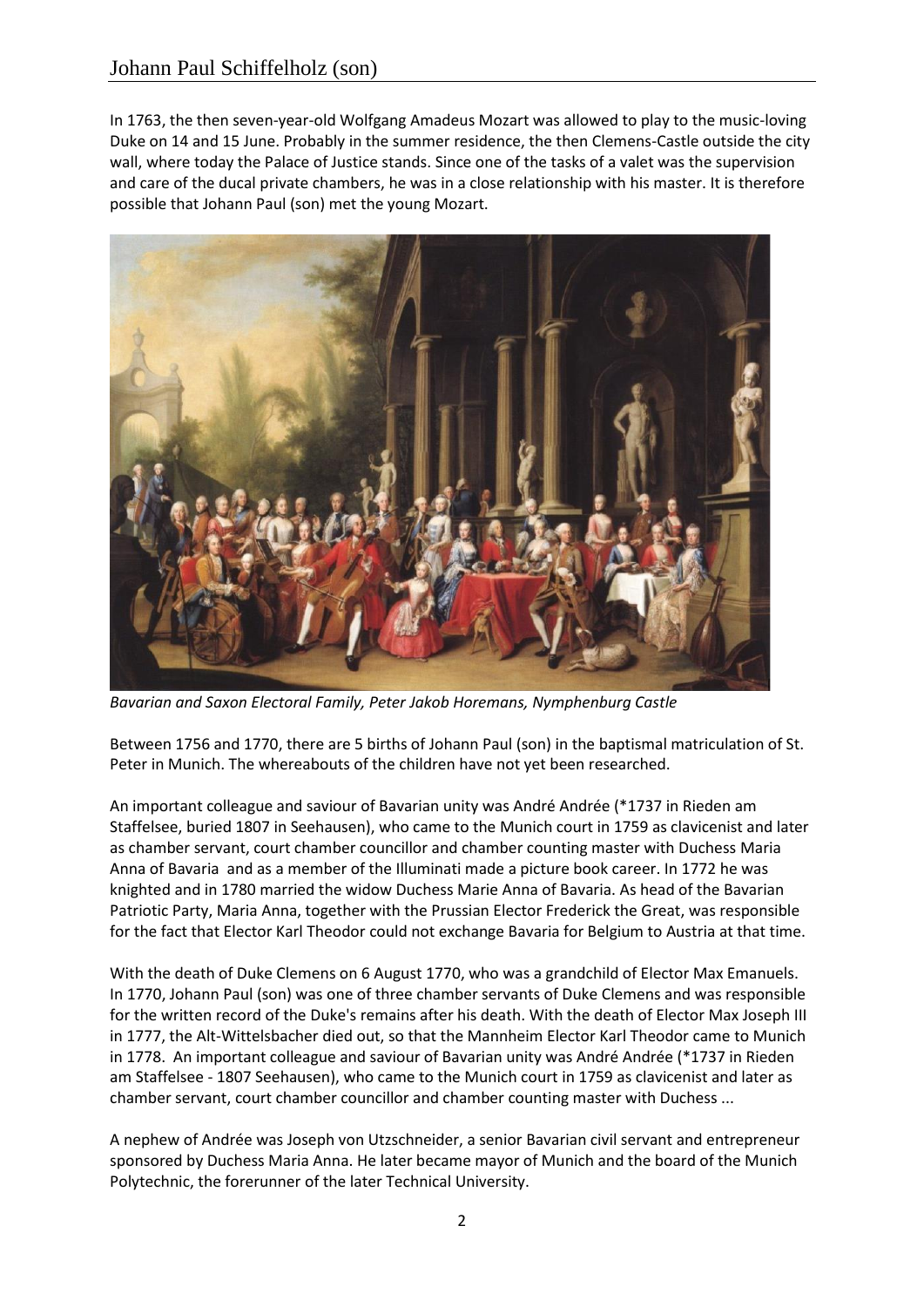The court music of Duke Clemens was described in detail by the musicologist Dr. Robert Münster in the book "Duke Clemens Franz of Paula of Bavaria (1722-1770) and his Munich court music":

#### ROBERT MÜNSTER

HERZOG CLEMENS FRANZ VON PAULA VON BAYERN  $(1722 - 1770)$ UND SEINE MÜNCHENER HOFMUSIK



In the pictures of Peter Jakob Horemans, which can be seen in the Bavarian National Museum, you can see the fellow musicians of Johann Paul (son) and the instruments of court music, including a mandora and a bassoon. A well-known musician of court music was the bassoonist Felix Rainer.

青

Johann Paul (son) died on 18 April 1782 at the age of 67 in Munich. Anna Walburga survived her husband and asked for a pension at the electoral court. Anna Walburga was also a valet.

Their son Franz Xaver Karl Schiffelholz, who was born on 12 May 1748, was also employed as a court clerk. First as a Electoral Border Official (Gränzmauthner) at Markl and then as a real Electoral Accounting Commissionar in Munich.

| Kurfürstl. gnadigst                                                                                                                                                                                                                                                                                                                                                                                                                                                                                                                                                                                                                              | privilegiertes                                                                                                                                                                                                                                                                                                                                     |
|--------------------------------------------------------------------------------------------------------------------------------------------------------------------------------------------------------------------------------------------------------------------------------------------------------------------------------------------------------------------------------------------------------------------------------------------------------------------------------------------------------------------------------------------------------------------------------------------------------------------------------------------------|----------------------------------------------------------------------------------------------------------------------------------------------------------------------------------------------------------------------------------------------------------------------------------------------------------------------------------------------------|
| Münchner Wochen-                                                                                                                                                                                                                                                                                                                                                                                                                                                                                                                                                                                                                                 | oder Anzeigsblat.                                                                                                                                                                                                                                                                                                                                  |
| Berlegt von Joseph Ludwig Edlen von Dronin's Erben.                                                                                                                                                                                                                                                                                                                                                                                                                                                                                                                                                                                              |                                                                                                                                                                                                                                                                                                                                                    |
| Mittwoch, ben 16ten Mars (Lengmonat) 1796.                                                                                                                                                                                                                                                                                                                                                                                                                                                                                                                                                                                                       |                                                                                                                                                                                                                                                                                                                                                    |
| Beforderungen.<br>Se. furfurftl. Durchlaucht haben vermog<br>anabigsten Reffripts vom 19ten Februar 1796<br>Den turfürftl. Granzmauthner zu Markl grans<br>Schiffelhols ftatt des verstorbenen Rechnnuges<br>tommiffair Richardus Schwarz als wirfl. furfl.<br>Rammeralmauthrechnungstommiffair in Munchen<br>mit dem statusmäßigen Besoldungsgehalt anzur<br>ftellen gnabigft geruhr.<br>Sc. furfurftl. Durchlaucht haben vermog<br>gudbigsten Detrets de dato raten Janer ai. hujus<br>ben Quirin Nuprecht, der Rediten Lizene. und<br>Gerichteproturator zu Abensberg zu howstoers<br>hofgerichtsadvokaten gnadigft zu befordern ges<br>rubt. | On Fastaufeihola.<br>Sag '<br>detto<br>30 detto<br>Pfund<br>24 detto<br>$5\frac{1}{2}$<br>detto.<br>Shuh lang.<br>70<br>$\mathbf{s}$<br>detto<br>33<br>$4\frac{1}{2}$<br>detto.<br>$\mathbf Q$<br>detto.<br>14<br>$3\frac{1}{2}$<br>detto.<br>18<br>185 detto.<br>An eichenen Schneidwaaren.<br>Schublang, Rollbie<br>84 Stut Laben, aber Megfchen |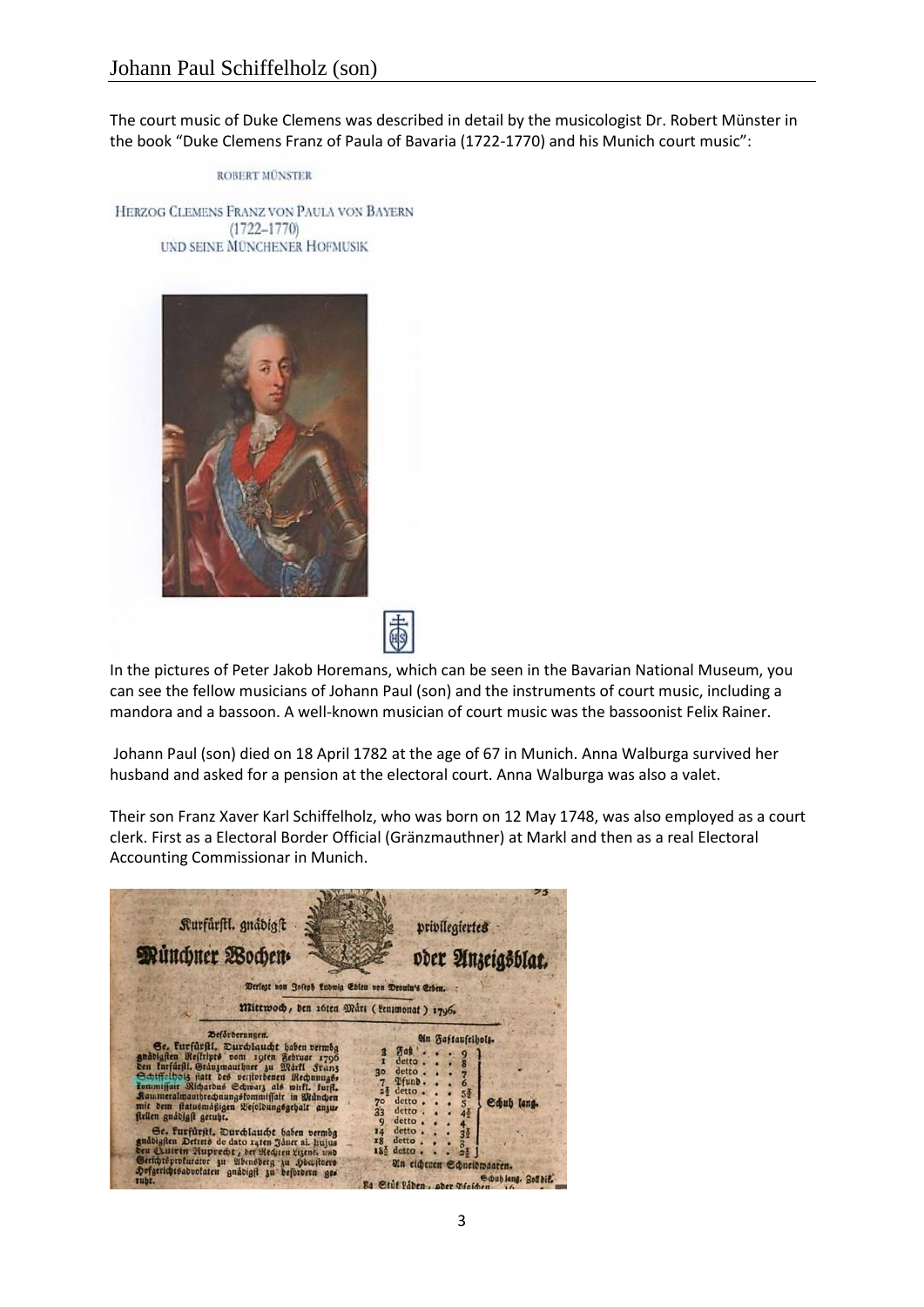He was thus tasked with collecting the debts for the Hof- und Herzogspital (electoral hospital) and later selling the unprofitable hospital, as reported by the Churbavarian Government Gazette on 12 December 1802.



Nothing is known about the descendants of Franz Schiffelholz to this day and is a worthwhile research object for the clan.

## Musical Work and Ouevre

Numerous handwritten and printed notes, as well as copies, have been handed down by Johann Paul Schiffelholz (son). These notes are in the archives of the Saxon State and University Library, the Benedictine Monastery Kremsmünster and the Congress Library Washington. Some of these notes are available as edited sheet music prints in the music trade. Some notes are available on CD. However, many notes are still waiting to be discovered and published. In some works, the experts do not yet agree on which grades are to be attributed to the father or the son due to the equality of name.

A written proof that Johann Paul (son) was really a musician and composer has not yet been provided, nor that he is the author of the Mandora/Gallichona music, which is located in the Saxon State Library. The only thing that is certain is that these notes were sent from the Munich court by the composer Maria Antonia of Bavaria, daughter of Elector Karl Albrecht, sister of Elector Max Joseph III and wife of the Elector of Saxony from the Munich court.

#### **Sei trio a galichona e Violoncello, Gallichona, e Violon secondo**

The original manuscripts are used as manuscripts mus. 2806-V-2 in the Saxon State Library, Dresden. The original title is: Sei trio a galichona e Violoncello, Gallichona, e Violon secondo Del Schiffelholtz. In the National Library there is a second manuscript Mus. 2806-V-2a, which contains five of the six trios. Finally, there is a third manuscript entitled Sonata a due Gallichane only for the two instruments (Mus. 2806-V-6).

An adaptation by the Italian musicologist Ruggero Chiesa is available from Edizioni Suvini Zerboni, Milano. The spelling Schiffelholtz was used by Johann Paul (son) occasionally, but not always. In the secret house archive of the Wittelsbacher, both spellings are present.

*Mandora Manuscripts, Saxon State and University Library, Dresden*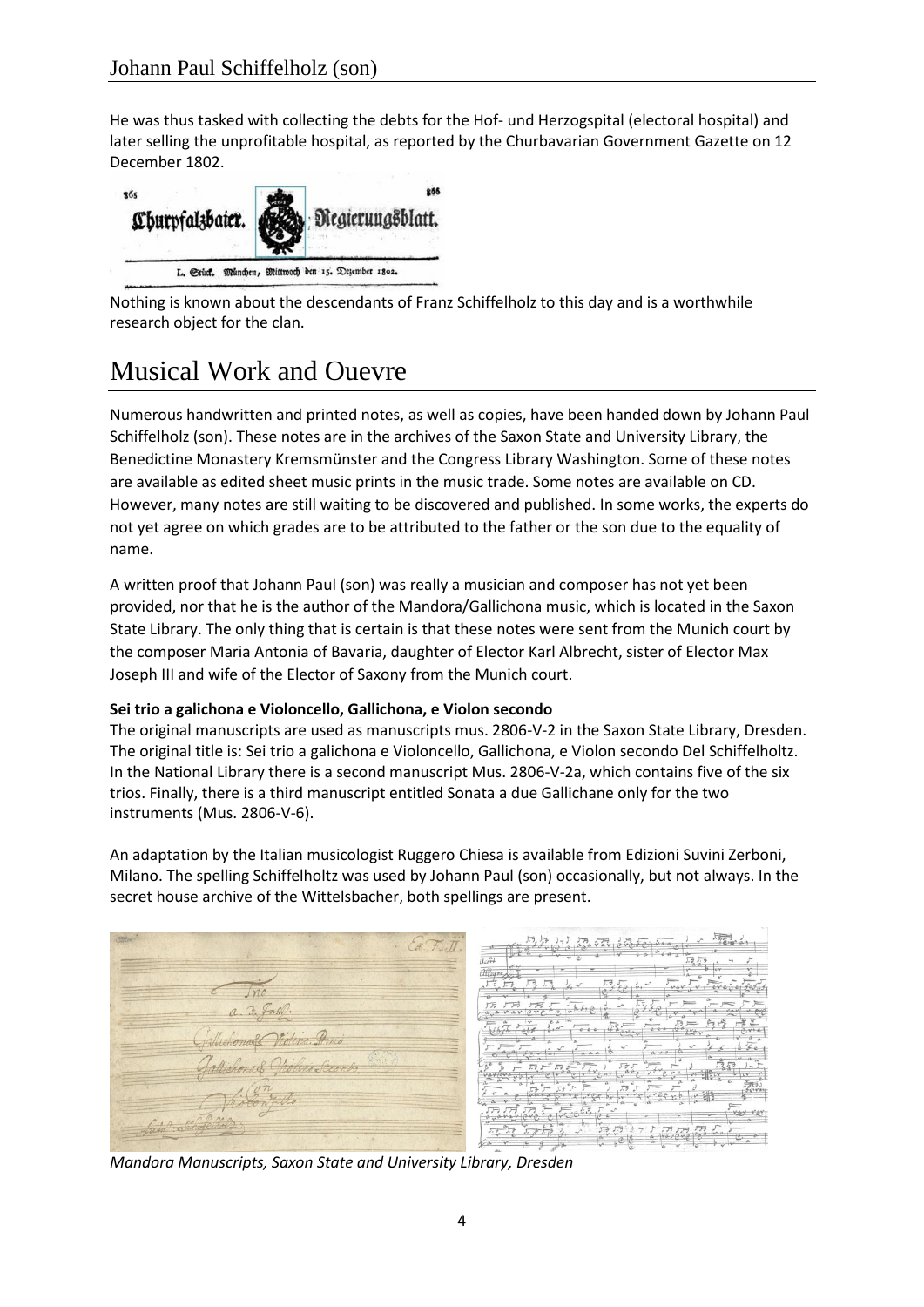### **Parthia a Gallichone, Violono con Violoncello**

The original manuscripts are used as manuscripts mus. 2806-V-3 in the Saxon State Library, Dresden. The original title is: Parthia a 2 Gallichone, 2 Violono con Violoncello, Auth. Schifflholz. Of these notes, no processing is known.

#### **Parthia 1-6 a Gallichone solo**

The original manuscripts are used as manuscripts mus. 2806-V-4 in the Saxon State Library, Dresden. The original title is: Parthia 1-6 a Gallichone solo, Schifflholz. Of these notes, no processing is known yet.

#### **Due Partita per Violino solo et Mandora**

These two manuscripts are located in A-4350 Kremsmünster, Benediktinerstift, Regenerei or Musikarchiv. Together with an old Mandora by (D.A. Stadlmann), they come from the estate of Father Severin Reichhuber (1662-1743), who was considered a good lutenist.

### **Trio Sonate in G für 2 Fagotte und Basso Continuo**

The original manuscripts are kept in the Congress Library of Washington. The original title is: "Trio Ex G' Bassoon Primo Basgotte secondo e Basso". An adaptation of the sheet music from 1978 has been published by Musica Rara, London. The notes were edited by H. Voxmann and R. Block, Iowa City, USA. They can be ordered from any music store. The notes are played with great dedication by Friedrich Edelmann, bassoon and Rebecca Rust on their concert tours in the USA and Japan. Due to the modern style, Edelmann and Rust assume that Johann Paul (son) wrote the notes. Friedrich Edelmann and Rebecca Rust played the Japanese imperial couple in a private audience

シフェルホルツ

 $=$  Schiffelholz *Japanese spelling of Schifflholz*

### Mandora

Like the Gallichona, the Mandora was a whole tone lower and the first bass string was tuned 2 whole tones higher, i.e. in FGCFAD. The first five strings were occupied in two choirs. Music for the Mandora was and still is recorded and played in the form of the French tablature.



*Mandora 1750, Bavarian National Museum*